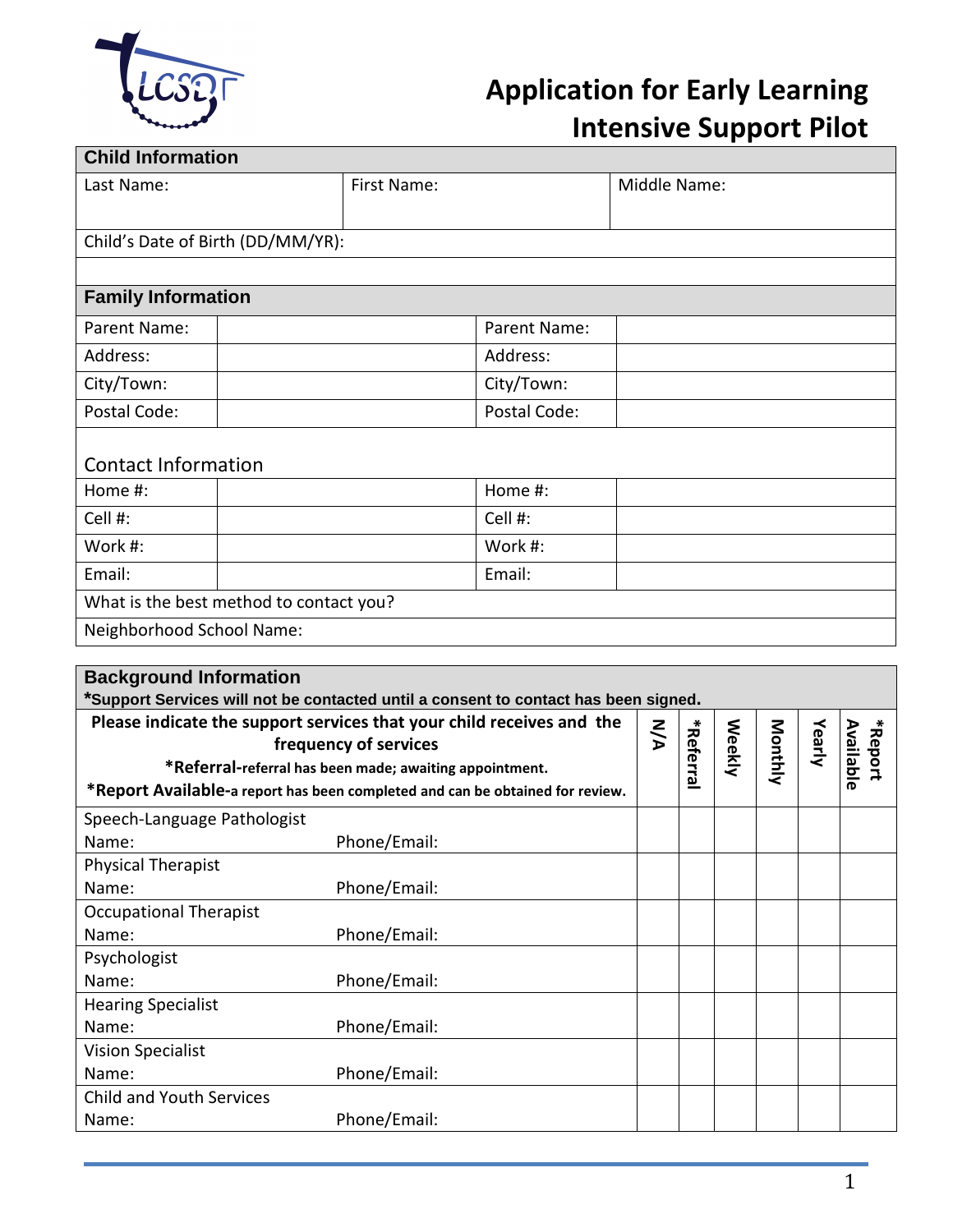| <b>Autism Services</b>                                                                                                           |  |           |  |  |  |
|----------------------------------------------------------------------------------------------------------------------------------|--|-----------|--|--|--|
| Phone/Email:<br>Name:                                                                                                            |  |           |  |  |  |
| <b>MidWest Family Connections</b>                                                                                                |  |           |  |  |  |
| Phone/Email:<br>Name:                                                                                                            |  |           |  |  |  |
| Alvin Buckwold Child Development Program/Kinsmen Children                                                                        |  |           |  |  |  |
| Center                                                                                                                           |  |           |  |  |  |
| Other:                                                                                                                           |  |           |  |  |  |
| Phone/Email:<br>Name:                                                                                                            |  |           |  |  |  |
| Early Childhood Intervention Program(ECIP)                                                                                       |  |           |  |  |  |
| Phone/Email:<br>Name:                                                                                                            |  |           |  |  |  |
| Socialization, Communication and Education Program(SCEP)                                                                         |  |           |  |  |  |
| <b>Agency Contact:</b>                                                                                                           |  |           |  |  |  |
| <b>Cognitive Disability Program</b>                                                                                              |  |           |  |  |  |
| Counsellor/Social Worker                                                                                                         |  |           |  |  |  |
| <b>Agency Contact:</b>                                                                                                           |  |           |  |  |  |
| Other(please add any other support services not listed above)                                                                    |  |           |  |  |  |
|                                                                                                                                  |  |           |  |  |  |
| Does your child attend a Licensed Child Care Facility?                                                                           |  |           |  |  |  |
| Name of Facility:                                                                                                                |  |           |  |  |  |
| Phone number:                                                                                                                    |  |           |  |  |  |
| Does your child receive Enhanced Accessibility Grant funding?<br>Yes                                                             |  | <b>No</b> |  |  |  |
| Tell us about your child's development                                                                                           |  |           |  |  |  |
| Please outline the strengths and needs of your child in the following areas:                                                     |  |           |  |  |  |
| • Social/Emotional development (playing with other children, interacting with adults) (Max. 800 characters)                      |  |           |  |  |  |
| • Intellectual Development (talking clearly, listening, following directions, using complete sentences)<br>(Max. 800 characters) |  |           |  |  |  |
|                                                                                                                                  |  |           |  |  |  |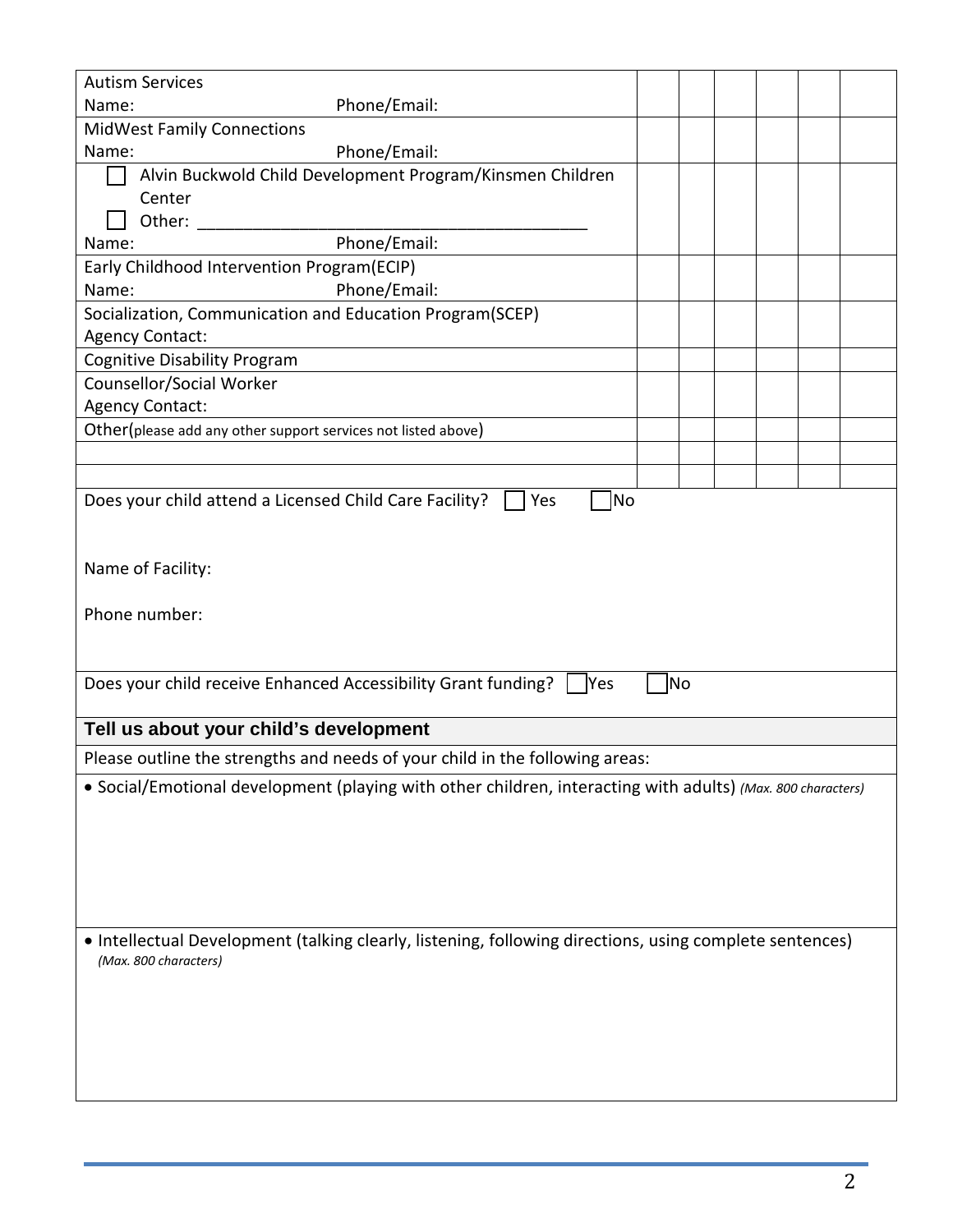| • Physical development (like running and jumping, holding a crayon, catching a ball or using a spoon) (Max.<br>700 characters) |
|--------------------------------------------------------------------------------------------------------------------------------|
|                                                                                                                                |
| Mobility: Describe how your child moves from one place to another:                                                             |
| Scooting<br>Crawling                                                                                                           |
| Wheelchair<br>Walking                                                                                                          |
| Weight of child:<br>Lifting required:<br>lbs./kg.<br>No<br>Yes                                                                 |
| Medical Needs: (e.g., oxygen, g-tube fed, seizures, etc.) (Max. 400 characters)                                                |
| Feeding Needs: (allergies, food preferences, texture preferences, etc.) (Max. 400 characters)                                  |
| Visual Needs: (glasses, visual devices, braille, etc.) (Max. 400 characters)                                                   |
| Sensory Needs: (sounds, lighting, touch, smell, etc.) (Max. 400 characters)                                                    |
| Hearing Needs: (hearing aid, sign language, etc.) (Max. 400 characters)                                                        |
| Toileting Needs: (Max. 400 characters)                                                                                         |